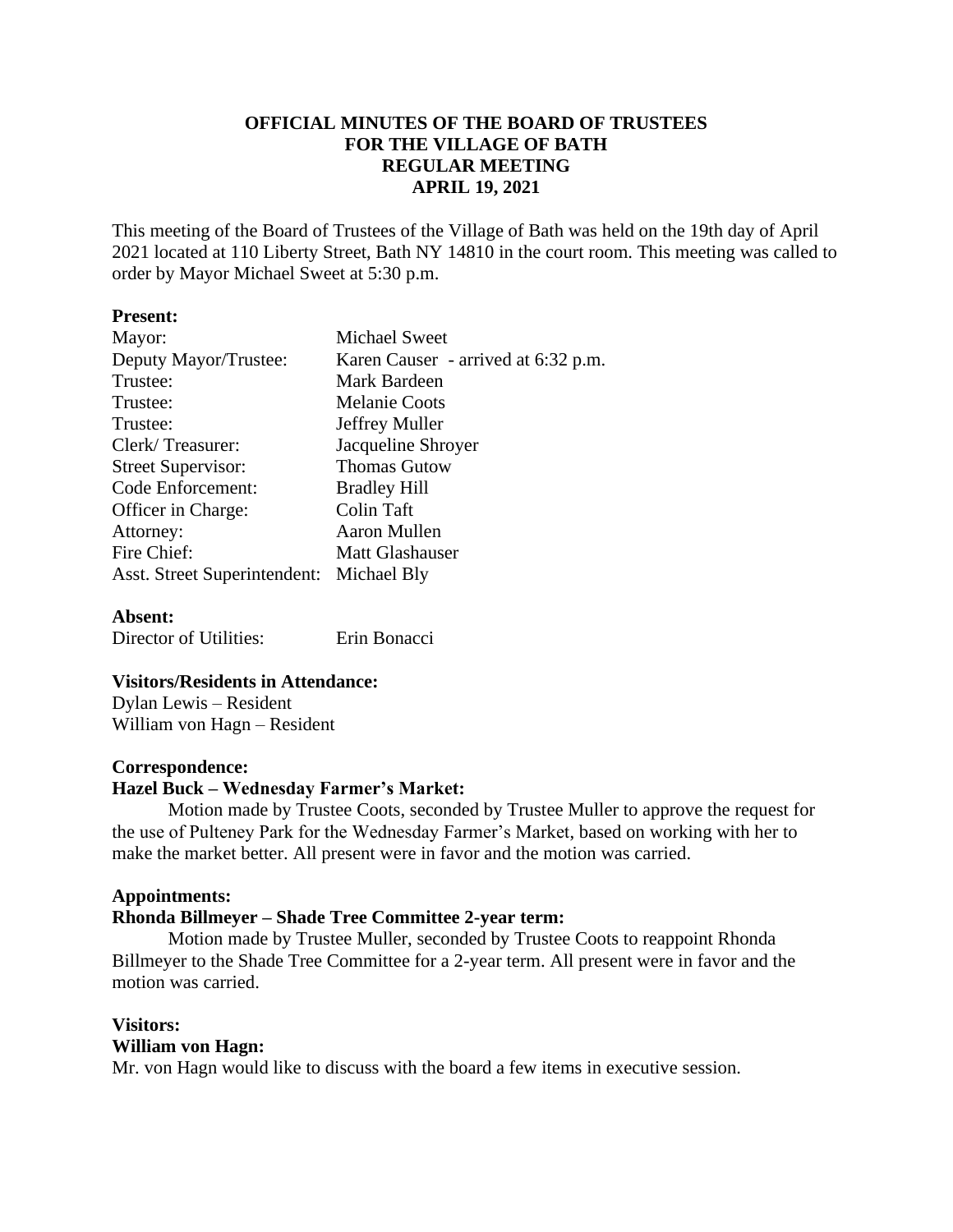What is board's position on new law for Marijuana sales? Are they thinking of opting out of the sales department within the village? The law is currently new, and the board did not have direct answers as of this date for him.

# **Audit of Bills:**

Motion made by Trustee Coots, seconded by Trustee Bardeen to approve the payment of the Village bills in the amount of \$151,015.88. All present were in favor and the motion was carried.

### **Department Head Reports:**

### **Thomas Gutow, Street Superintendent:**

Street Report was received.

**Colin Taft, Officer in Charge:** Police Report was received.

# **Bradley Hill, Code Enforcement:**

Code Enforcement Report was received.

## **Matthew Glashauser, Fire Chief:**

Fire Department Report was received.

## **Erin Bonacci, BEGWS Director:**

BEGWS Minutes were received.

### **Jacqueline Shroyer, Clerk/Treasurer Report:**

Clerk/Treasurer Report was received.

Motion made by Trustee Coots, seconded by Trustee Bardeen to approve the following budget modifications. All present were in favor and the motion was carried.

Budget Amendment: Increase A5122.4 Consolidated Highway Improvement by \$38,352.63 Increase A3501 CHIPS by \$38,352.63 To record CHIPS Reimbursement.

Increase A3320.4 Parking Activities – Contractual Parking by \$165.00 Decrease A3320.43 Parking Activities – Complus Contract by \$165.00 To cover costs of batteries.

### **Turtle Beach Sign:**

Motion made by Trustee Muller, seconded by Trustee Bardeen to approve Turtle Beach to place their sign at Pulteney Park near the clock. All present were in favor and the motion was carried.

### **New Business:**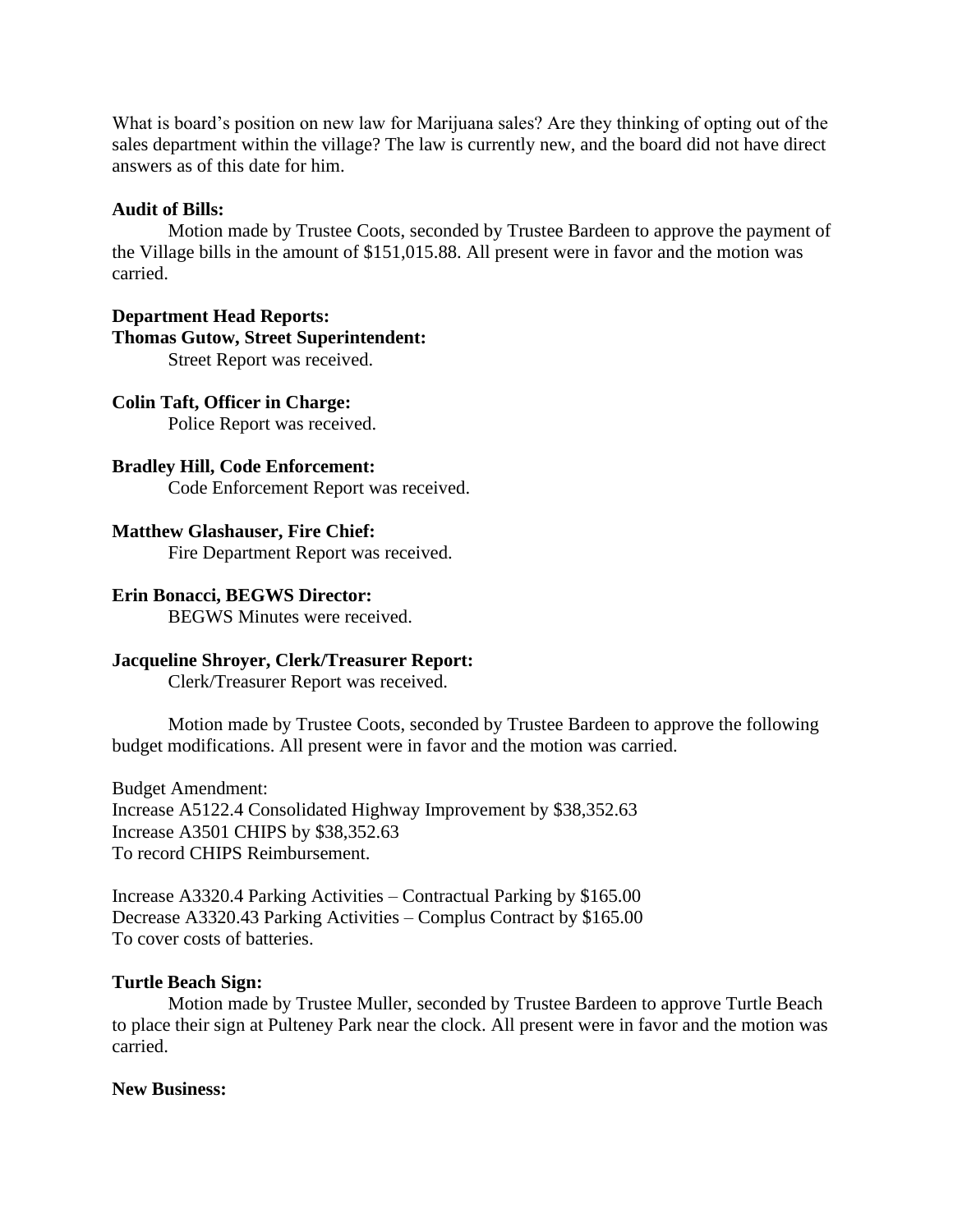# **CDBG Program Requirements: Procurement Policy – MWBE Language:**

At a Regular Meeting of the Board of Trustees of the Village of Bath, New York, held on April 19, 2021,

WHEREAS, Section 104-b of the General Municipal Law requires the governing body of every municipality to adopt a procurement policy for all goods and services which are not required by law to be publicly bid, and

WHEREAS, comments have been solicited from all officers in the Village of Bath involved in the procurement process,

NOW, upon motion moved by Trustee Muller, seconded by Trustee Bardeen, with the Mayor and Trustees voting as follows:

| <b>Mayor Sweet</b>     | Aye |
|------------------------|-----|
| <b>Trustee Causer</b>  | Aye |
| <b>Trustee Bardeen</b> | Aye |
| <b>Trustee Coots</b>   | Aye |
| <b>Trustee Muller</b>  | Aye |

NOW THEREFORE BE IT RESOLVED, the Village of Bath does hereby adopt the Procurement Policy, included below, to apply to all goods and services which are not required by law to be publicly bid.

# **Village of Bath Procurement Policy**

1. Adoption; applicability.

The Village of Bath does hereby adopt the following procurement policy, which is intended to apply to all goods and services which are not required by law to be publicly bid.

2. Determination of type of purchase.

A. Every purchase to be made must be initially reviewed to determine whether it is a purchase contract or a public works contract. Once that determination is made, a good faith effort will be made to determine whether it is known or can reasonably be expected that the aggregate amount to be spent on the item of supply or service is not subject to competitive bidding or competitive offers, taking into account past purchases or offers and the aggregate amount spent or received in a year.

The following items are not subject to competitive bidding pursuant to §104-B of the General Municipal Law: purchase contracts under \$20,000 and public works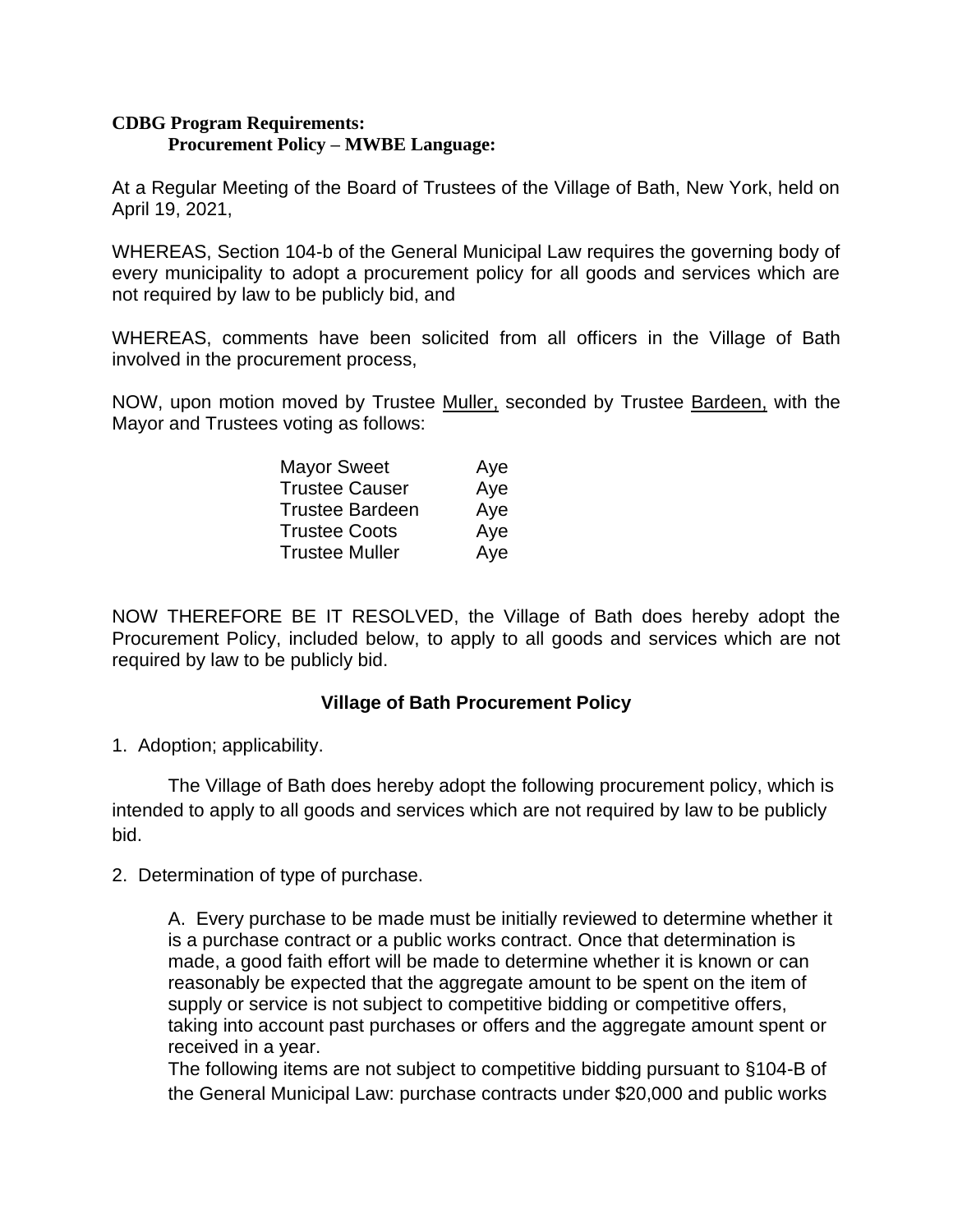contracts under \$35,000; emergency purchases; certain municipal hospital purchases; goods purchased from agencies for the blind or severely handicapped; goods purchased from correctional institutions; purchases under state and county contracts; and surplus and secondhand purchases from another governmental entity.

B. The decision that a purchase or offer is not subject to competitive bidding will be documented in writing by the individual making the purchase. This documentation may include written or verbal quotes from vendors, a memo from the purchaser indicating how the decision was arrived at, a copy of the contract indicating the source which makes the item or service exempt, a memo from the purchaser or offeror detailing the circumstances which led to an emergency purchase or any other written documentation that is appropriate.

3. Methods of purchase.

A. All goods and services will be secured by use of written quotations, verbal quotations or any other method that assures that goods will be purchased at the lowest price. The following circumstances are exempt from the quotation requirement: purchase contracts under \$20,000 and public works contracts under \$35,000; goods purchased from agencies for the blind or severely handicapped pursuant to §175-b of the State Finance Law; goods purchased from correctional institutions pursuant to §186 of the Correction Law; purchases under state contracts pursuant to §104 of the general municipal law; purchases under county contracts to §103, Subdivision 3, of the General Municipal Law.

B. The following method of purchase will be used when required by this chapter in order to achieve the highest savings:

# **Purchase Contract Method**

**Estimated Amount of**

\$6,000-19,999 3 written quotations

\$1,500-5,999 2 verbal quotations

# **Public Works Contract Method Estimated Amount of**

\$5,000-9,999 2 verbal quotations \$10,000-19,999 3 written quotations \$20,000-34,999 3 written quotations and approval by the Board

C. A good faith effort shall be made to obtain the required number of proposals or quotations. If the purchaser or offeror is unable to obtain the required number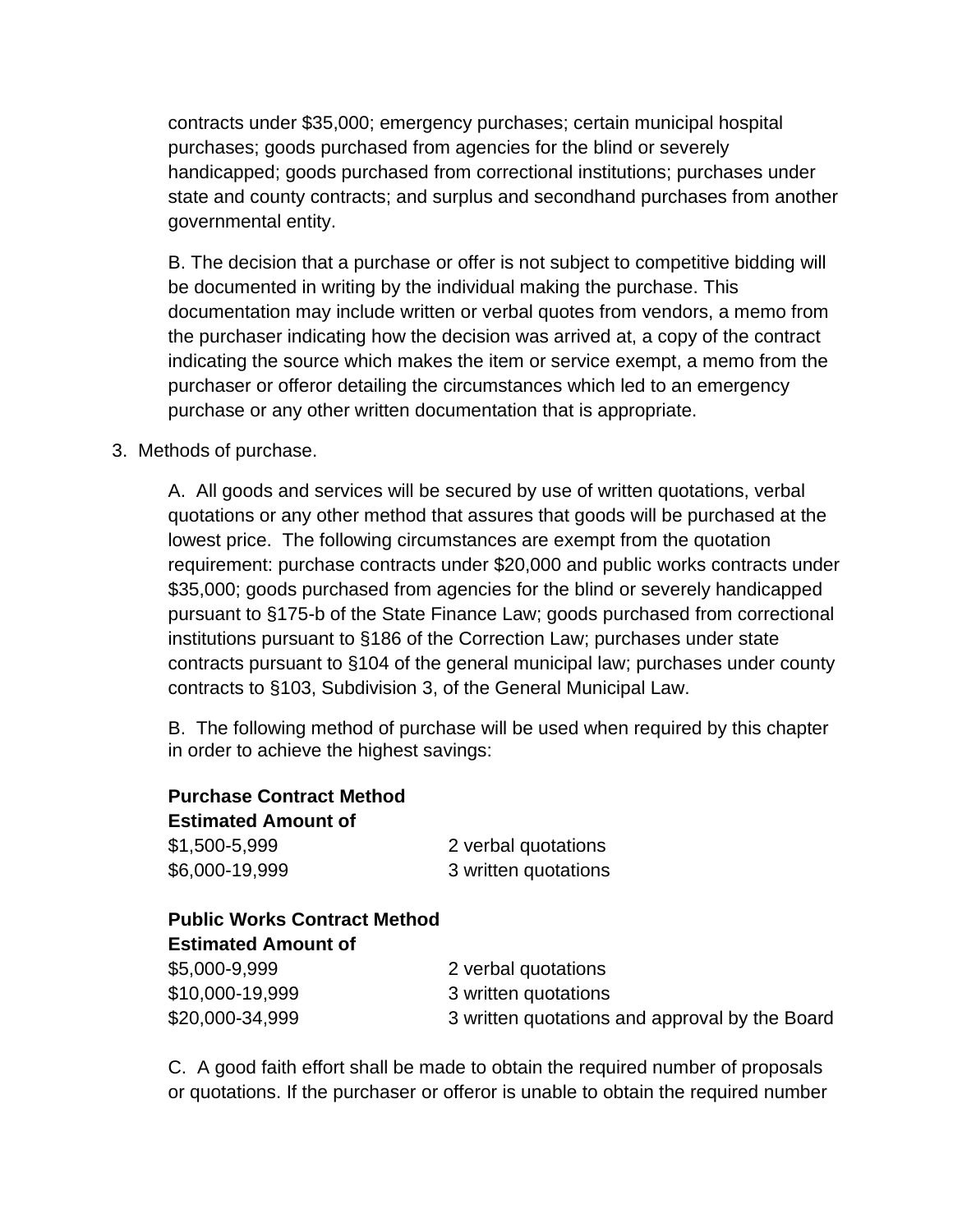of proposals or quotations, the purchaser or offeror will document the attempt made at obtaining the proposals. In no event shall the failure to obtain the proposals be a bar to the procurement.

4. Documentation of actions.

A. Documentation is required of each action taken in connection with each procurement.

B. Documentation and an explanation is required whenever a contract is awarded to other than the lowest bidder. This documentation will include an explanation of how the award will achieve savings or how the lowest bidder was not responsible. A determination that the bidder is not responsible shall be made by the purchaser.

# 5. Exceptions

Pursuant to General Municipal Law §104-b, Subdivision 2f, the procurement policy may contain circumstances when, or types of procurements for which, in the sole discretion of the governing body, the solicitation of alternative proposals or quotations will not be in the best interest of the municipality. In the following circumstances it may not be in the best interest of the Village of Bath, New York, to solicit quotations or document the basis for not accepting the lowest bid:

A. Professional services or services requiring special or technical skill, training, or expertise.

> (1) The individual or company must be chosen based on accountability, reliability, responsibility, skill, education and training, judgment, integrity, and moral worth. These qualifications are not necessarily found in the individual or company that offers the lowest price and the nature of these services are such that they do not readily lend themselves to competitive procurement procedures.

(2) In determining whether a service fits into this category the Village of Bath, New York, shall take into consideration the following guidelines:

(a) Whether the services are subject to state licensing or testing requirements.

(b) Whether substantial formal education or training is a necessary prerequisite to the performance of the services.

(c) Whether the services require a personal relationship between the individual and municipal officials.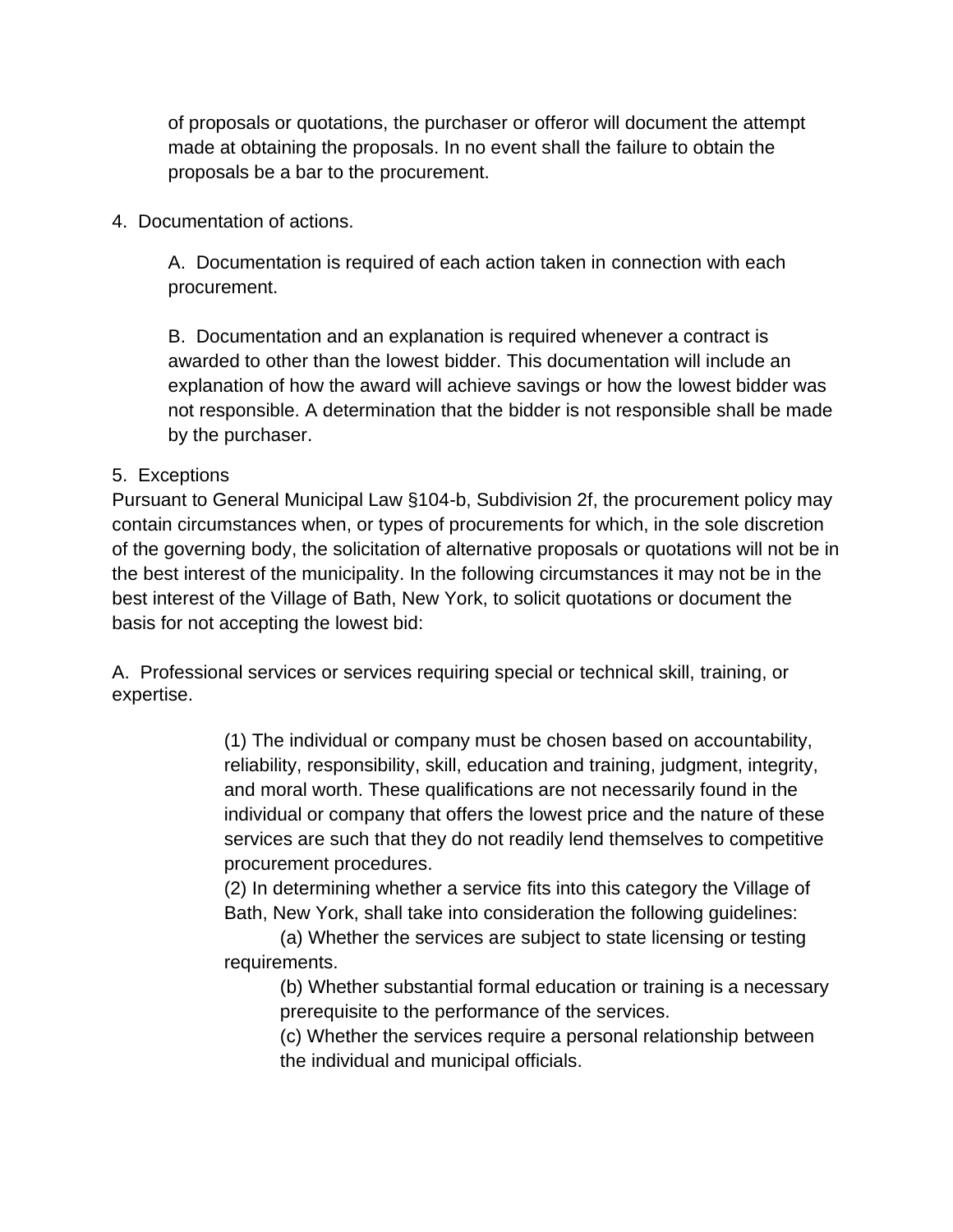(3) Professional or technical services shall include, but not be limited to the following:

(a) Services of an attorney

(b) Services of a physician

(c) Technical services of engineer engaged to prepare plans, maps, and estimates.

(d) Securing insurance coverage and/or services of an insurance broker.

(e) Services of a certified public accountant

(f) Financial and Investment management services

(g) Printing services involving extensive writing, editing or artwork

(h) Management of municipally owned property

(i) Computer software or programming services for customized programs or services involved in substantial modification and customizing of prepackaged software.

(j) Arborist services

(k) Rate and regulatory consultant

B. Emergency purchases pursuant to §103, subdivision 4, of the General Municipal Law. Due to the nature of this exception, these goods or services must be purchased immediately, and a delay in order to seek alternate proposals may threaten the life, health, safety, or welfare of the residents. The subsection does not preclude alternate proposals if time permits.

C. Purchases of surplus and secondhand goods. If alternate proposals are required, the Village of Bath is precluded from purchasing surplus and secondhand goods at auctions or through specific advertised sources where the best prices are usually obtained. It is also difficult to try to compare prices of used goods, and a lower price may indicate an older product.

D. Goods or services under \$1,500. The time and documentation required to purchase through this policy may be more costly than the item itself and would, therefore, not be in the best interests of the taxpayer. In addition, it is not likely that such de minimus contracts would be awarded based on favoritism.

E. Exception to above guidelines may be obtained with Board approval.

6. Minority- and Women-Owned Business Enterprise (M/WBE) Business Participation, Procurement and Contracting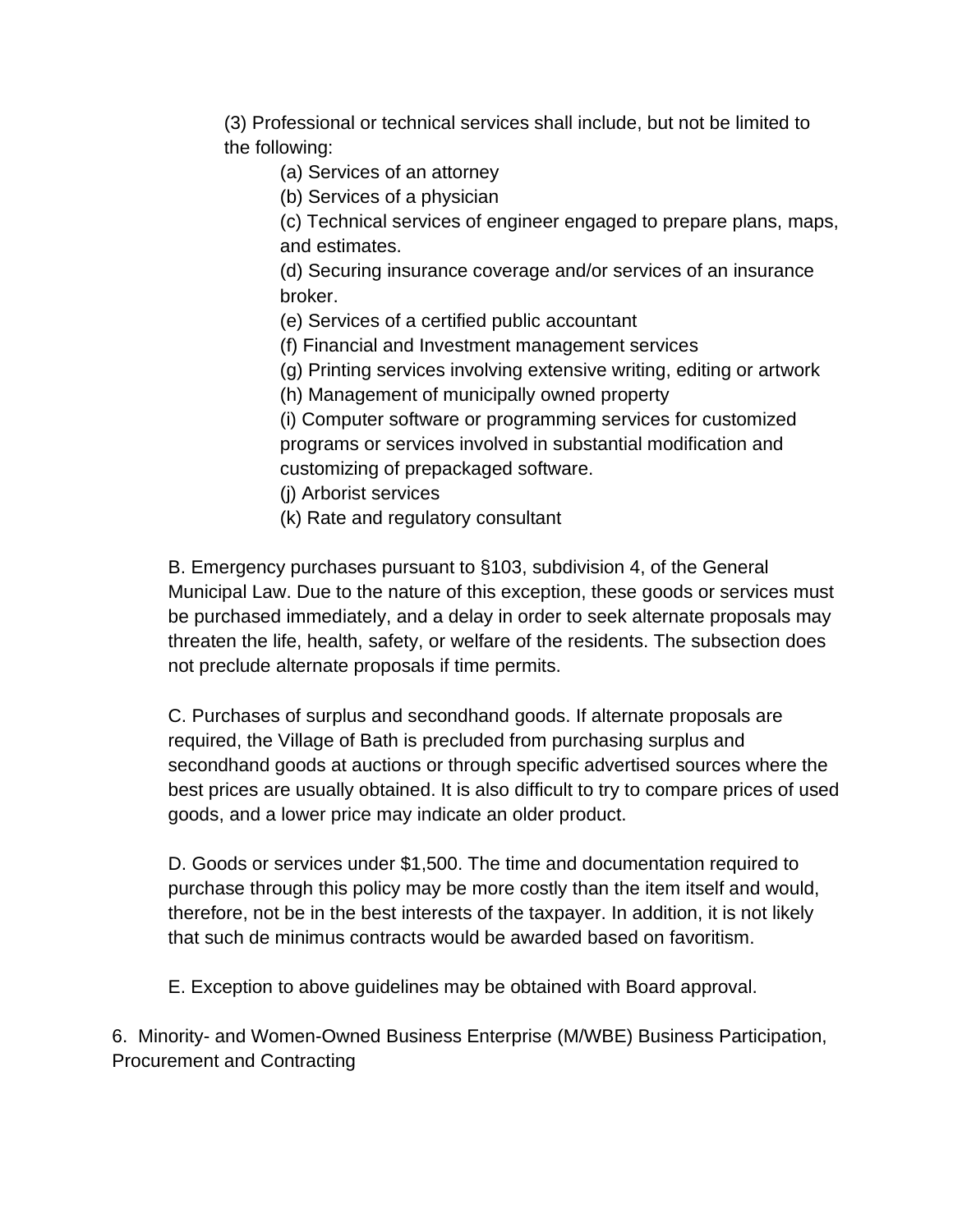In an effort to affirmatively increase procurement and contracting opportunities for minority- and women-owned business enterprises, the Village will solicit MBEs and/or WBEs as part of its procurement process, when appropriate. Solicitation may be undertaken via advertisements in minority publications or direct outreach by letter or email to identified State-

certified M/WBEs, or by working with a clearinghouse such as the Syracuse Minority Business Development Center. The Village's established purchase/contracting thresholds will apply. For purposes of the above, the M/WBE must be certified by Empire State Development (ESD) through the Division of Minority and Women Business Development (DMWBD). The Village will keep documentation of M/WBE solicitation in its records and any response(s) thereto.

Section 3 Business Participation in Procurement and Contracting: For federally funded projects or activities subject to Section 3 of 24 CFR Part 135 of the Housing and Urban Development Act of 1968, as amended, the Village will, to the greatest extent feasible, facilitate participation of Section 3 residents and Section 3 businesses in the procurement of goods and services pursuant to its Section 3 Participation Plan. Solicitation may be undertaken via advertisements in local publications encouraging Section 3 participation, or direct outreach by letter or email to identified Section 3 businesses or individuals included on the Department of Housing and Urban Development's Section 3 Businesses Registry. The Village's established purchase/ contracting thresholds will apply. The Village will keep documentation of Section 3 solicitation in its records and any response(s) thereto.

# **Equal Employment Opportunity Policy:**

At a Regular Meeting of the Board of Trustees of the Village of Bath, New York, held on April 19, 2021,

WHEREAS, the Village of Bath wishes to extend Equal Employment Opportunities to all persons, and

WHEREAS, the Village of Bath is and plans to continue to be in full compliance with all federal and state laws,

NOW, upon motion moved by Trustee Bardeen, seconded by Trustee Coots, with the Mayor and Trustees voting as follows:

| <b>Mayor Sweet</b>     | Aye |
|------------------------|-----|
| <b>Trustee Causer</b>  | Aye |
| <b>Trustee Bardeen</b> | Aye |
| <b>Trustee Coots</b>   | Aye |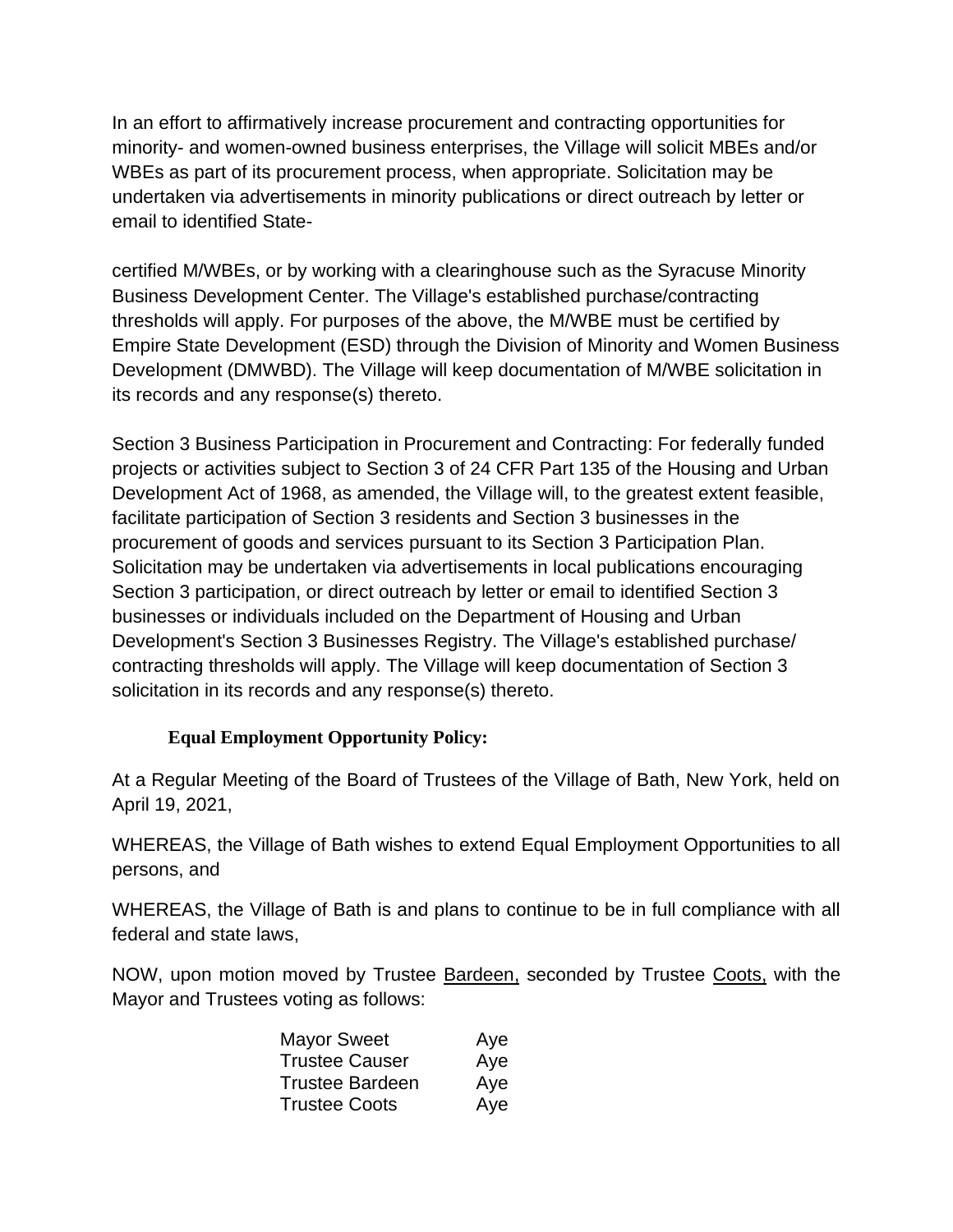# Trustee Muller **Aye**

NOW THEREFORE BE IT RESOLVED, the Village of Bath does hereby adopt the Equal Employment Opportunity Policy, included below.

# **Village of Bath Equal Employment Opportunity Policy**

- 1. The Village of Bath recognizes that children, families, staff, and American society at large have roots in many different cultures. The Village of Bath celebrates these diversities and actively promotes a respectful, sensitive, and proactive approach to diversity issues.
- 2. The Village of Bath is an equal opportunity employer. The Village of Bath does not discriminate against any present employee or applicant for employment, on the basis of age, race, creed, color, national origin, sex, disability, genetic predisposition, carrier status or marital status, all of which are protected classes in the State of NewYork.
- 3. The Village of Bath does not and shall not discriminate on the basis of race, color, religion (creed) gender, age, national origin (ancestry), disability, marital status, or military status, in any of its activities or operations. These activities include, but are not limited to, hiring, and firing of staff, selection of volunteers and vendors and provisions of services.
- 4. The Village of Bath is committed to providing an inclusive and welcoming environment for all members of all our staff, program participants, volunteers, subcontractors, vendors, and clients.
- 5. The Village of Bath is committed to providing equal employment opportunities to otherwise qualified individuals with disabilities, which includes providing reasonable accommodation where appropriate.
- 6. The Village of Bath will take affirmative action measures to ensure against discrimination on the basis of race, color, national origin, age, religion, creed, disability, veteran's status or gender identity in any and all of the following venues: a) recruitment, selection, or intake, of any applicant seeking participation in any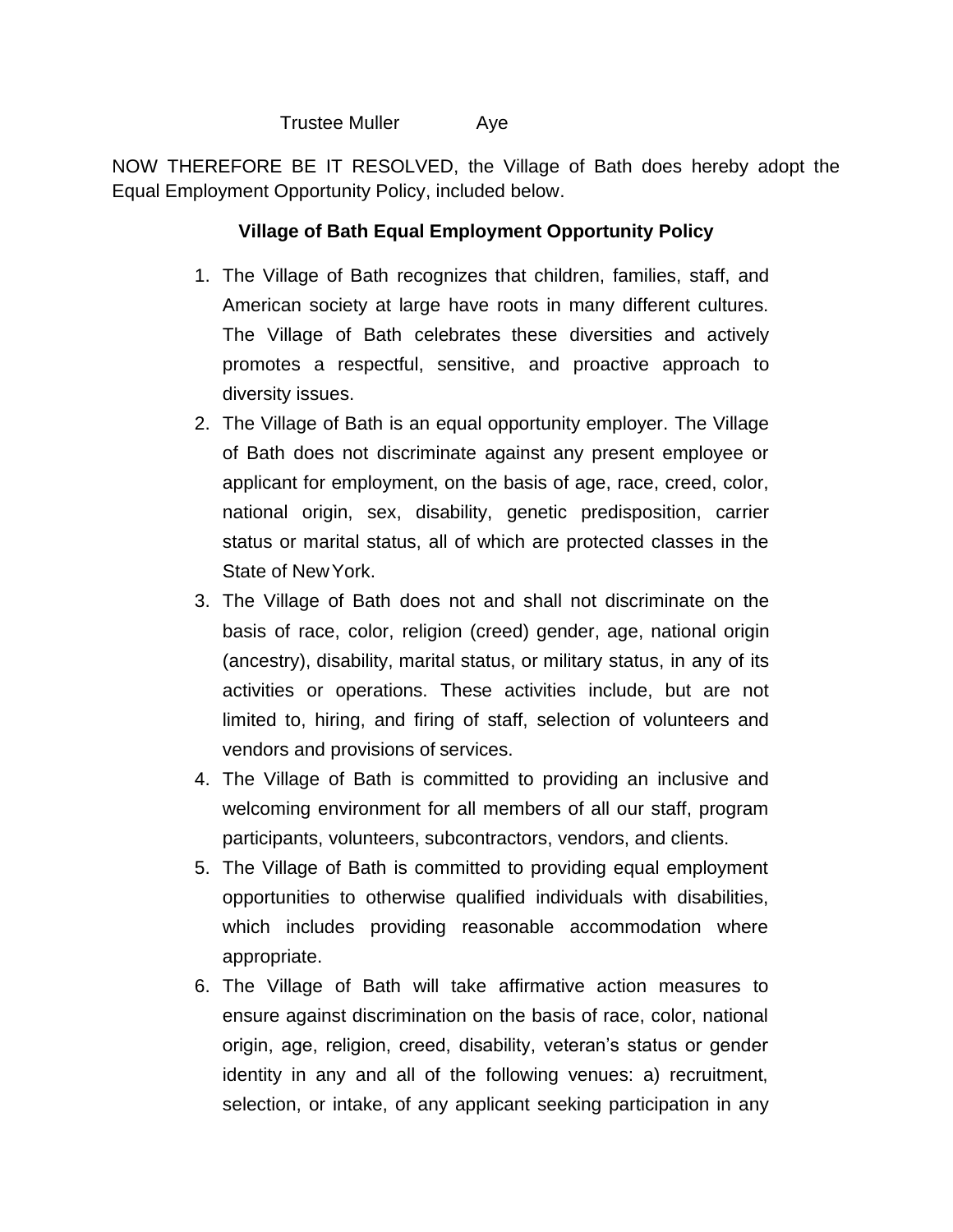and all of Village programs, b) employment, advertisement for employment, compensation, termination, upgrading, promotions and other conditions of employment against any employee or job applicant, c) selection of volunteers and vendors, and, d) provision of services.

- 7. Employees of the Village of Bath are provided with a place of employment free from recognized hazards.
- 8. The Village of Bath complies with the occupational safety and health standards issued under the OSHA act.
- 9. The Village of Bath complies with Title VI of the Civil Rights Act of 1964, as amended, prohibiting discrimination on the basis of race, color or national origin in all programs or activities receiving Federal financial assistance.

# **Fair Housing Plan, Fair Housing Officer:**

At a Regular Meeting of the Board of Trustees of the Village of Bath, New York, held on April 19, 2021,

WHEREAS, the Board of Trustees of the Village of Bath, New York hereby adopts Steuben County's Fair Housing Plan, which was developed in accordance with: Title I of the Housing and Community Development Act of 1974, as amended The Fair Housing Act (Public Law 90-284, 42 USC 3601-20) Human Rights Law of the State of New York (Executive Law, Article 15), and

WHEREAS, in accordance with Steuben County's Fair Housing Plan, the Board of Trustees of the Village of Bath, New York shall appoint a Fair Housing Officer,

NOW, upon motion moved by Trustee Coots, seconded by Trustee Bardeen, with the Mayor and Trustees voting as follows:

| <b>Mayor Sweet</b>     | Aye |
|------------------------|-----|
| <b>Trustee Causer</b>  | Aye |
| <b>Trustee Bardeen</b> | Aye |
| <b>Trustee Coots</b>   | Aye |
| <b>Trustee Muller</b>  | Aye |

NOW THEREFORE BE IT RESOLVED, that the Village of Bath Code Enforcement Officer be and is hereby designated as the Village of Bath's Fair Housing Officer, and will:

- 1. Post Fair Housing and Affirmative Action posters in the Village Hall.
- 2. Place Fair Housing advertisements in official newspaper(s).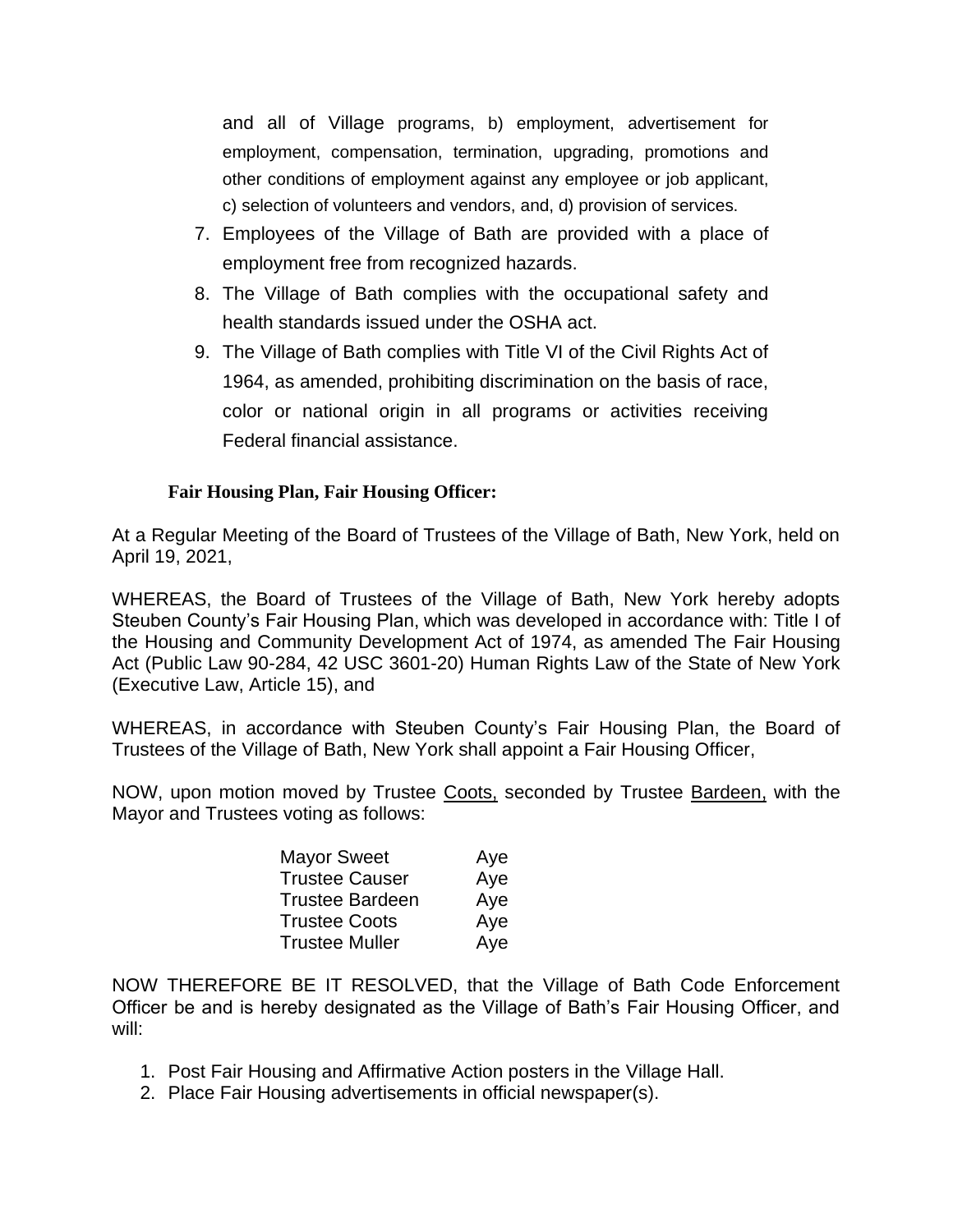- 3. Post Fair Housing information on the Village's website.
- 4. Document housing discrimination complaints on a standard form.
- 5. Forward copies of all complaints to and, when appropriate, consult with the Fair Housing/Equal Opportunity Division of the HUD Office in Buffalo and/or the New York State Division of Human Rights in Rochester.
- 6. Compile information about fair housing-related services available to Village residents.
- 7. Host trainings for both residents and public and private stakeholders to promote information sharing amongst all interested parties.

# **ADA/Section 504 Grievance Procedures:**

Motion made by Trustee Coots, seconded by Trustee Causer to approve the notice to be published in the paper for the ADA/Section 504 Grievance Procedure. All present were in favor and the motion was carried.

# **Alcohol Awareness Proclamation:**

Motion made by Trustee Muller, seconded by Trustee Bardeen to approve the alcohol awareness proclamation. All present were in favor and the motion was carried.

# **Approve Hiring of Irene Conrad:**

Motion made by Trustee Coots, seconded by Trustee Causer to approve the hiring of Irene Conrad as Part Time Clerk effective May 1, 2021. She will train with Ruth Sprague to take over when Ruth retires. All present were in favor and the motion was carried.

# **Pick-up Truck Bids Discussion/Approval:**

Motion made by Trustee Muller, seconded by Trustee Coots to approve the bid from Simmons Rockwell for a 2022 Ford F-250 XLT for \$40,300, which was recommended by Street Superintendent, Thomas Gutow. All present were in favor and the motion was carried.

# **Schedule Year End Abstract Meeting May 27, 2021:**

Motion made by Trustee Coots, seconded by Trustee Causer to schedule the Village's year end abstract meeting on Thursday May 27, 2021 at 5:00 p.m. All present were in favor and the motion was carried.

# **Accommodation for Cody Recktenwald:**

Motion made by Trustee Coots, seconded by Trustee Causer to approve the accommodation for Cody Recktenwald. All present were in favor and the motion was carried.

# **New York Civil Fingerprint Agreement:**

Motion made by Trustee Coots, seconded by Trustee Causer to approve the New York Civil Fingerprint Agreement. All present were in favor and the motion was carried.

# **Approve Sgt. Kulikowski Standardized Field Sobriety Testing School:**

Motion made by Trustee Muller, seconded by Trustee Bardeen to approve Sgt. Kulikowski to attend the Standardized Field Sobriety Testing School April 27 – 30, 2021 at Corning Police Academy. All present were in favor and the motion as carried.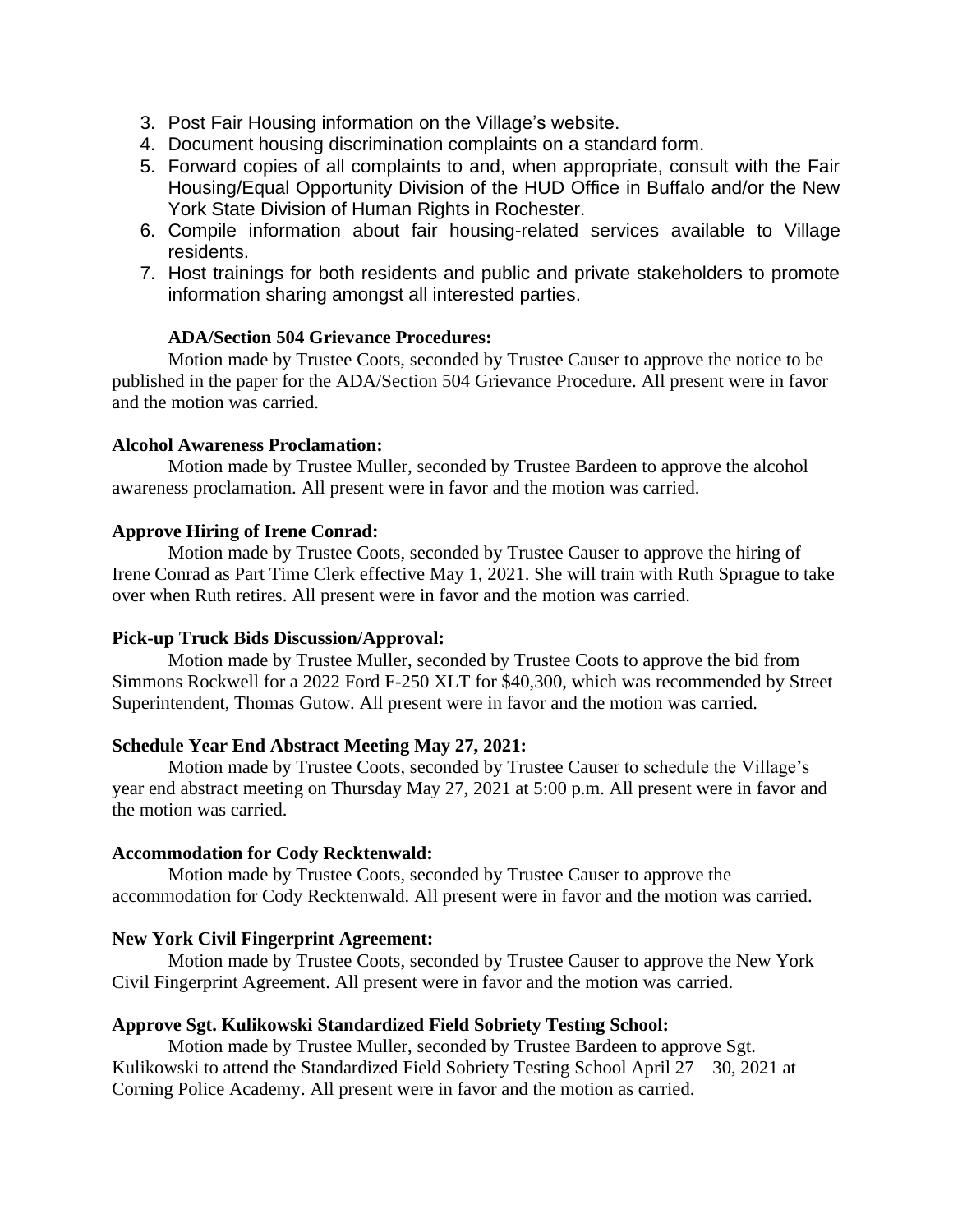## **Municipal Solutions Renewal Contract:**

Motion made by Trustee Muller, seconded by Trustee Bardeen to approve the Municipal Solutions Renewal Contract with added verbiage of the contract being a one-year contract. All present were in favor and the motion was carried.

# **Resolution for Tax Re-levies:**

#### **Resolution 04-19-2021**

Upon the motion of Trustee Coots, seconded by Trustee Muller, to approve Resolution 04-19-2021 Tax Levy for 2021-2022.

Whereas, the Village Board of Trustees has adopted a budget for the fiscal year 2021-2022 pursuant to Section 5-508 of the Village Law.

Now, therefore be it resolved, that the following tax levy be adopted levying the total taxes and other charges extended and levied against each parcel of real property shown on the roll for the fiscal year 2021-2022:

| General Fund Tax Levy                  | \$2,974,241.00 |
|----------------------------------------|----------------|
| <b>Assessed Valuation</b>              | 220,688,295.00 |
| Tax Rate per 1000                      | 13.47711       |
| Total Taxes for 2020-2021 Budget       | \$2,974,241.00 |
| Delinquent Water Rents/Units & Charges | 0.00           |
| Delinquent Sewer Rents/Units & Charges | 19,473.27      |
| <b>Omitted Tax Re-levies</b>           | \$1,401.54     |
| Tax Map Number                         | Amount         |
| 159.09-01-032.000                      | \$312.50       |
| 159.53-01-032.000                      | \$600.00       |
|                                        |                |

Total Tax Levy \$2,994,626.77

and the County of Steuben is authorized to collect these taxes and re-levies and the Mayor and all the Trustees voting as follows:

|                        | AYF | <b>NAY</b> | ABSENT |
|------------------------|-----|------------|--------|
| Mayor Michael Sweet    | x   |            |        |
| Trustee Mark Bardeen   |     |            |        |
| Trustee Jeffrey Muller |     |            |        |
| Trustee Karen Causer   | x   |            |        |
| Trustee Melanie Coots  |     |            |        |